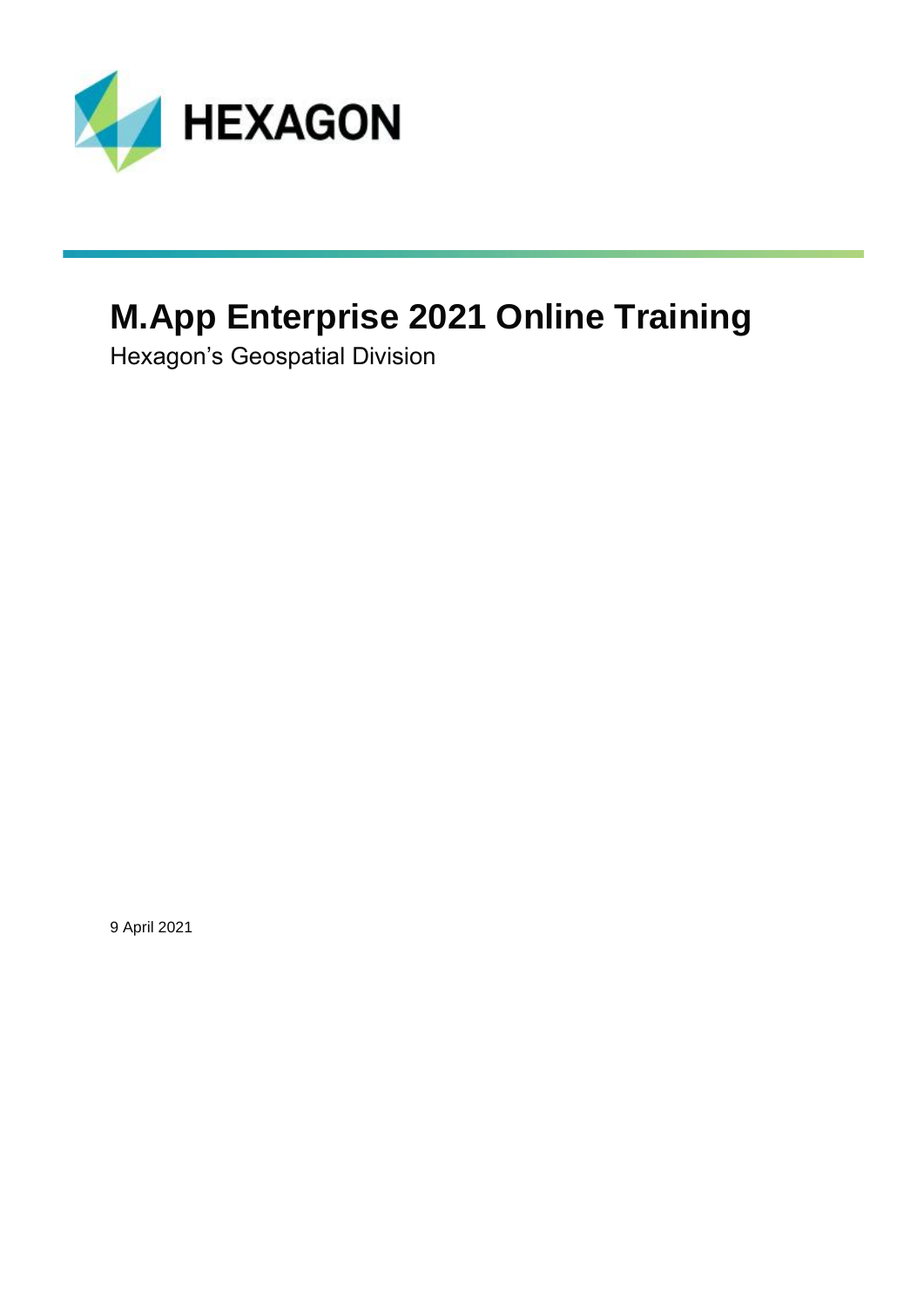

### **Scope**

This training is a technical introduction to **M.App Enterprise 2021**.

Attendees will learn how to develop Smart M.App applications by using out-of-the-box tools or custom code. They will also gain insight into the architecture, installation, and configuration processes.

The training is aimed for GeoICT (Geospatial Information and Communication Technology) developers, Project Engineers, and Technical Presales consultants.

## **Agenda**

General rules:

- Training starts at 9:00 CEST (UTC+2) and typically ends at 17:00 CEST (UTC+2).
- The goal is to have a main session of 1.5 hours at the beginning of the day and a session for wrapup, Q&A, and discussions at the end of each day.
- Between these two sessions the attendees work on exercises in order to put theory into practice. The trainer is available for support / questions / help during certain timeframes.

| Time                           | Day 1                                    | Day 2                                    | Day 3                                    | Day 4                                    |
|--------------------------------|------------------------------------------|------------------------------------------|------------------------------------------|------------------------------------------|
| $09:00 - 10:30$<br><b>CEST</b> | Presentations [all]                      | Presentations [all]                      | Presentations [all]                      | Presentations [all]                      |
|                                | Individual support<br>sessions on demand | Individual support<br>sessions on demand | Individual support<br>sessions on demand | Individual support<br>sessions on demand |
| $16:30 - 17:00$<br><b>CEST</b> | Wrap-Up [all]                            |                                          |                                          |                                          |

Topics may be subject to change or rearrangement.

### **Day 1** M.App Enterprise Overview M.App Enterprise concepts and design patterns Installation process walkthrough M.App Enterprise Studio • Create a new tenant (configuration) • Manage security • Vector and Raster layer definitions **Services Styling**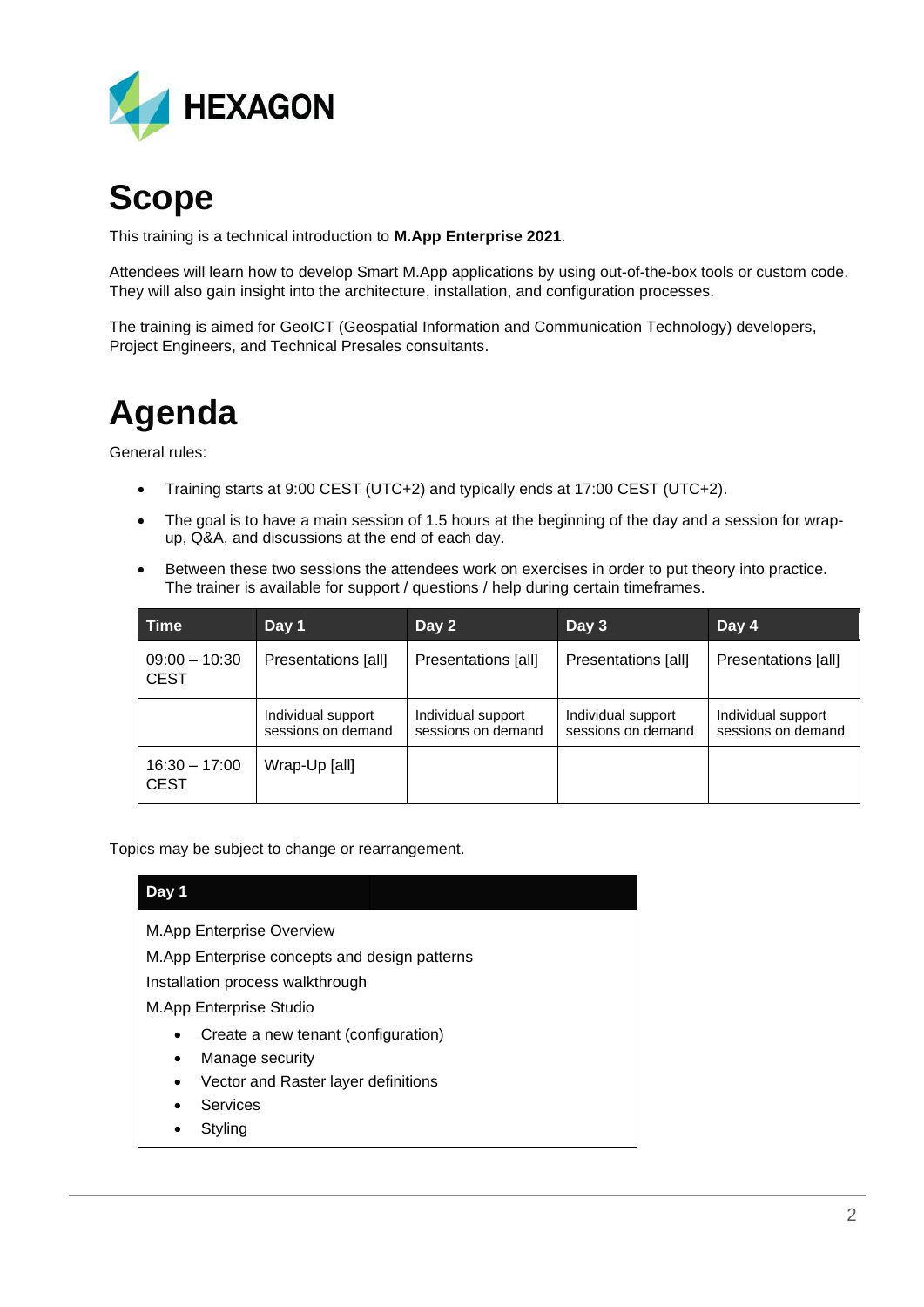

#### **Day 2**

#### Browser application configuration

- Map panel
- Custom panel

#### Feature Analyzer

- Different data sources
- Theme customization
- Charts
- Extensions: HTML and JS in Functional Attributes
- Theming

#### Geoprocessing integration

- Architecture description
- Analytics Panel

LuciadFusion data and services

- LuciadFusion Studio
- LuciadFusion services in M.App Enterprise Studio
- 3D data in M.App Enterprise Studio

LuciadFusion content in Browser-based applications

- Feature Analyzer
- 3D map panel

#### **Day 3**

Rich Client application configuration

- Queries
- Introduction to workflows
- Advanced Workflow use cases

#### **Day 4**

Mobile application

- Architecture description
- Shell configuration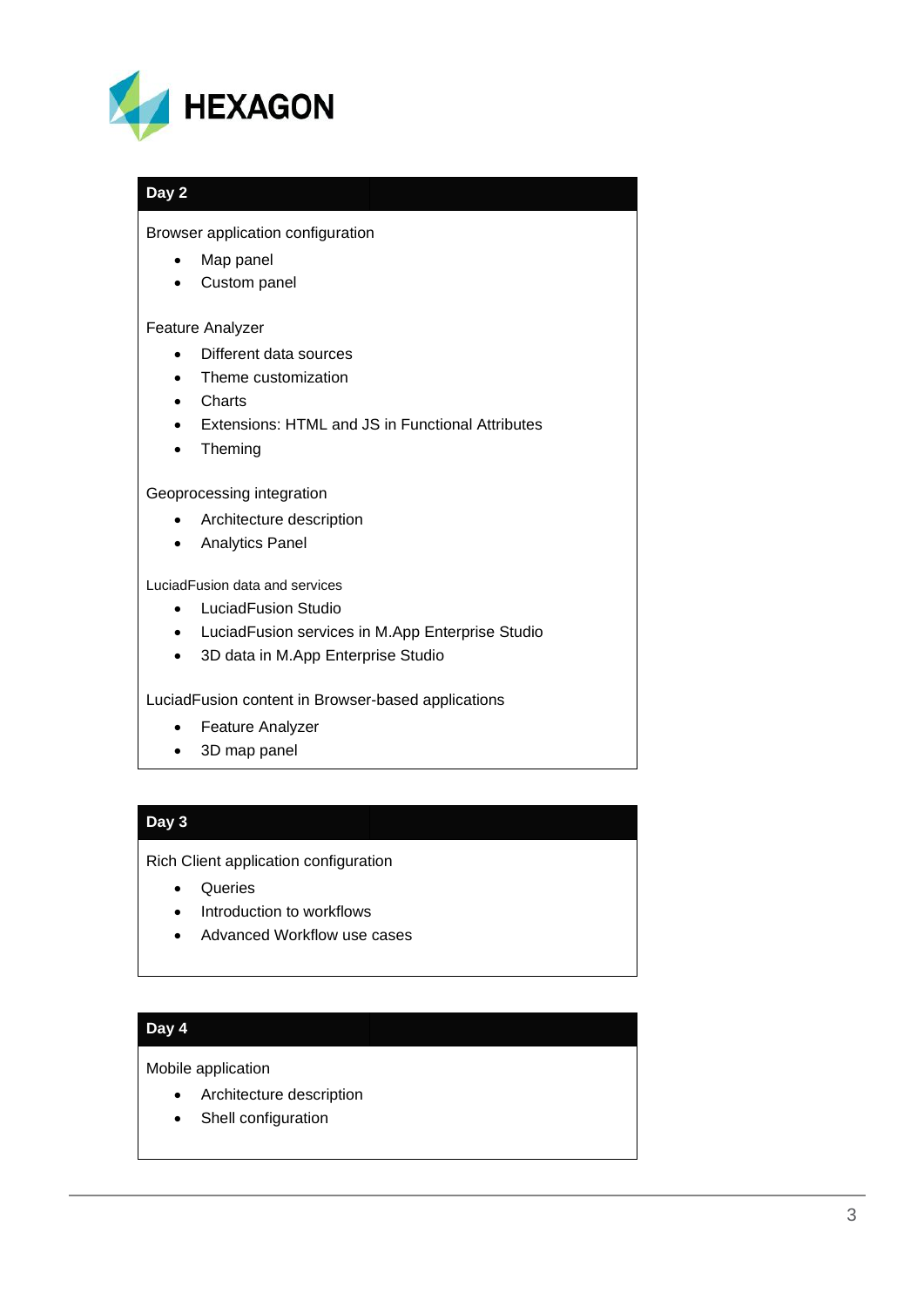

### **Prerequisites**

- Working knowledge in enterprise environments, basic understanding of system configuration and deployment
- M.App Configuration and Workflow Manager (preferred but not mandatory)
- Database and SQL knowledge
- Basic Development skills for M.App Reader Framework, such as JS, HTML, CSS 3

The training will be conducted using a public facing server. All attendees must use their own laptops with the following specifications.

### **Hardware Requirements**

| <b>Hardware</b>     | <b>Recommended</b>                                            |  |
|---------------------|---------------------------------------------------------------|--|
| <b>CPU</b>          | 2 GHz minimum, Hyper Threading or multi-core recommended      |  |
| Memory / RAM        | 2 GB minimum                                                  |  |
| Display properties  | 24-bit color depth                                            |  |
| Screen resolution   | 1024 x 768                                                    |  |
| Peripherals         | Mouse or pen for input. For Tablets: Digitizer is recommended |  |
| Networking hardware | Simple TCP/IP, Network Card                                   |  |

### Disk Space Requirements

M.App Enterprise Client needs at least 50 MB available disk space. Additional disk space may be required. M.App Enterprise Clients will create cache files if needed.

### **Software Requirements**

| Operating system for Java-based client (for example) |  |  |
|------------------------------------------------------|--|--|
| Windows <sup>®</sup> 7 SP1                           |  |  |
| Windows 8                                            |  |  |
| Windows 8.1                                          |  |  |
| Windows 10                                           |  |  |